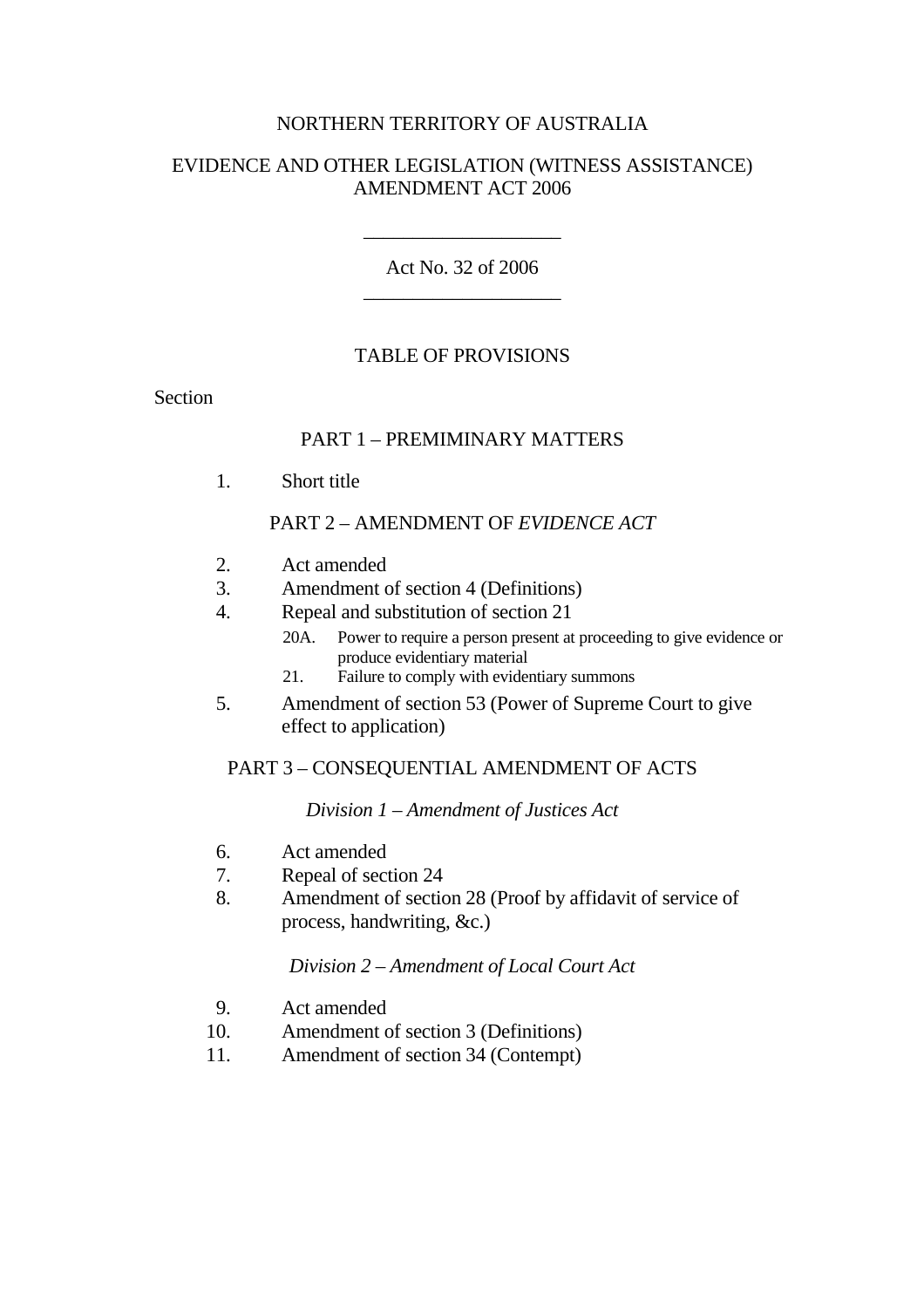#### PART 3 – CONSEQUENTIAL AMENDMENT OF SUBORDINATE LEGISLATION

#### *Division 1 – Amendment of Justices Regulations*

- 12. Regulations amended
- 13. Amendment of Schedule

#### *Division 2 – Amendment of Local Court Rules*

- 14. Rules amended
- 15. Amendment of rule 21.06 (Person about to leave territory)
- 16. Amendment of rule 23.08 (Conduct money, expense or loss)
- 17. Amendment of Schedule 1

#### *Division 3 – Amendment of Mining Regulations*

- 18. Regulations amended
- 19. Amendment of regulation 41 (Attendance of witnesses)

#### *Division 4 – Amendment of Supreme Court Rules*

- 20. Rules amended
- 21. Amendment of rule 42.01 (Definitions)
- 22. Amendment of rule 42.06 (Compliance with subpoena)
- 23. Amendment of rule 42.11 (Costs and expenses of compliance)
- 24. Amendment of Schedule 1

## *Division 5 – Amendment of Work Health Court Rules*

- 25. Rules amended
- 26. Amendment of rule 19.01 (Definitions)
- 27. Amendment of rule 19.08 (Conduct money, expense or loss)

## PART 4 – EXPIRY OF ACT

28. Expiry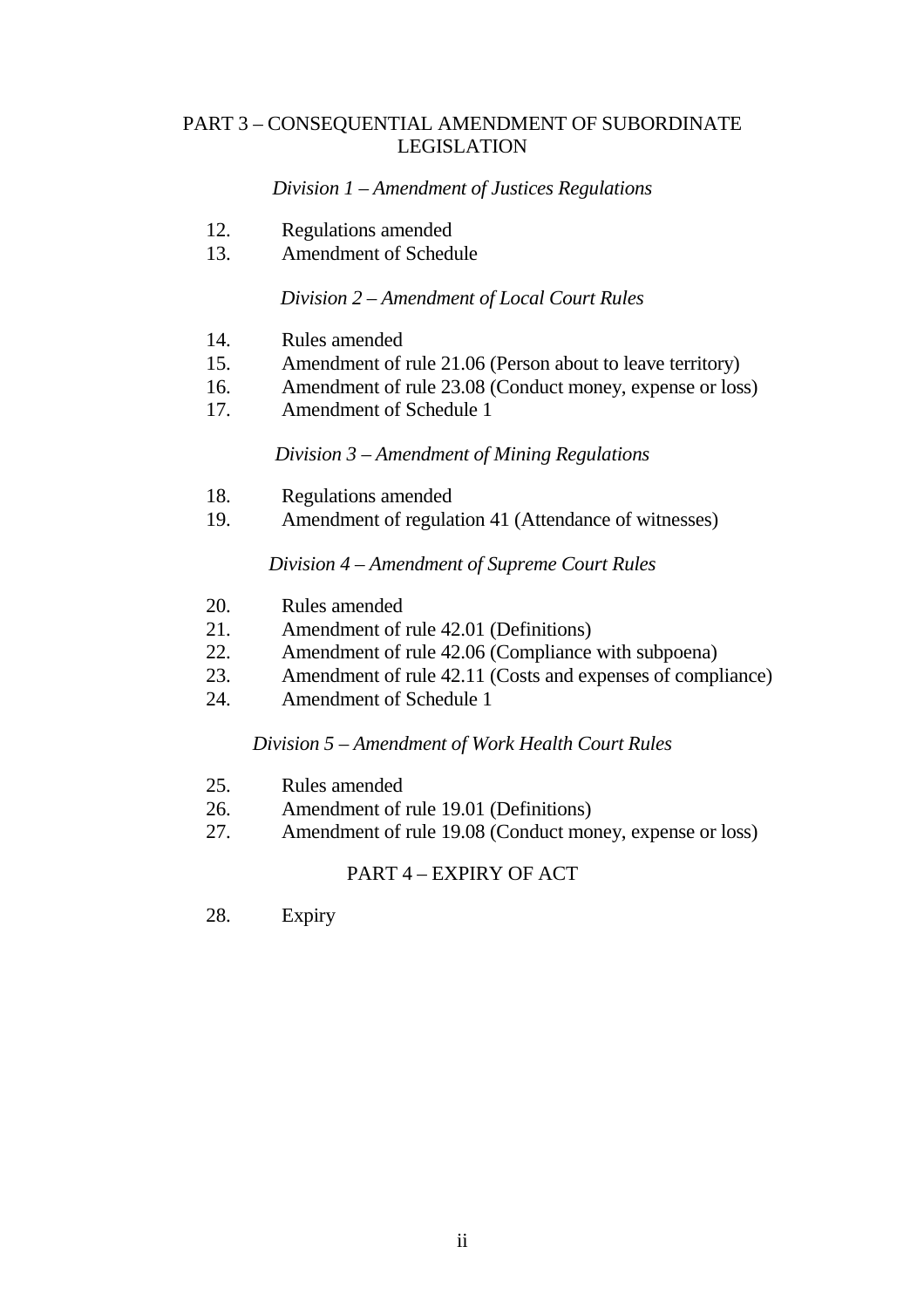

Act No. 32 of 2006 \_\_\_\_\_\_\_\_\_\_\_\_\_\_\_\_\_\_\_\_

# **AN ACT**

to amend the *Evidence Act* and other legislation relating to the assistance given to witnesses in legal proceedings

> [*Assented to 3 November 2006*] [*Second reading 24 August 2006*]

## **The Legislative Assembly of the Northern Territory enacts as follows:**

## **PART 1 – PREMIMINARY MATTERS**

#### **1. Short title**

 This Act may be cited as the *Evidence and Other Legislation (Witness Assistance) Amendment Act 2006*.

## **PART 2 – AMENDMENT OF** *EVIDENCE ACT*

## **2. Act amended**

This Part amends the *Evidence Act*.

#### **3. Amendment of section 4 (Definitions)**

Section 4

 *insert (in alphabetical order)* 

"evidentiary material" means a document or other thing that may be of evidentiary value in a proceeding before a Court;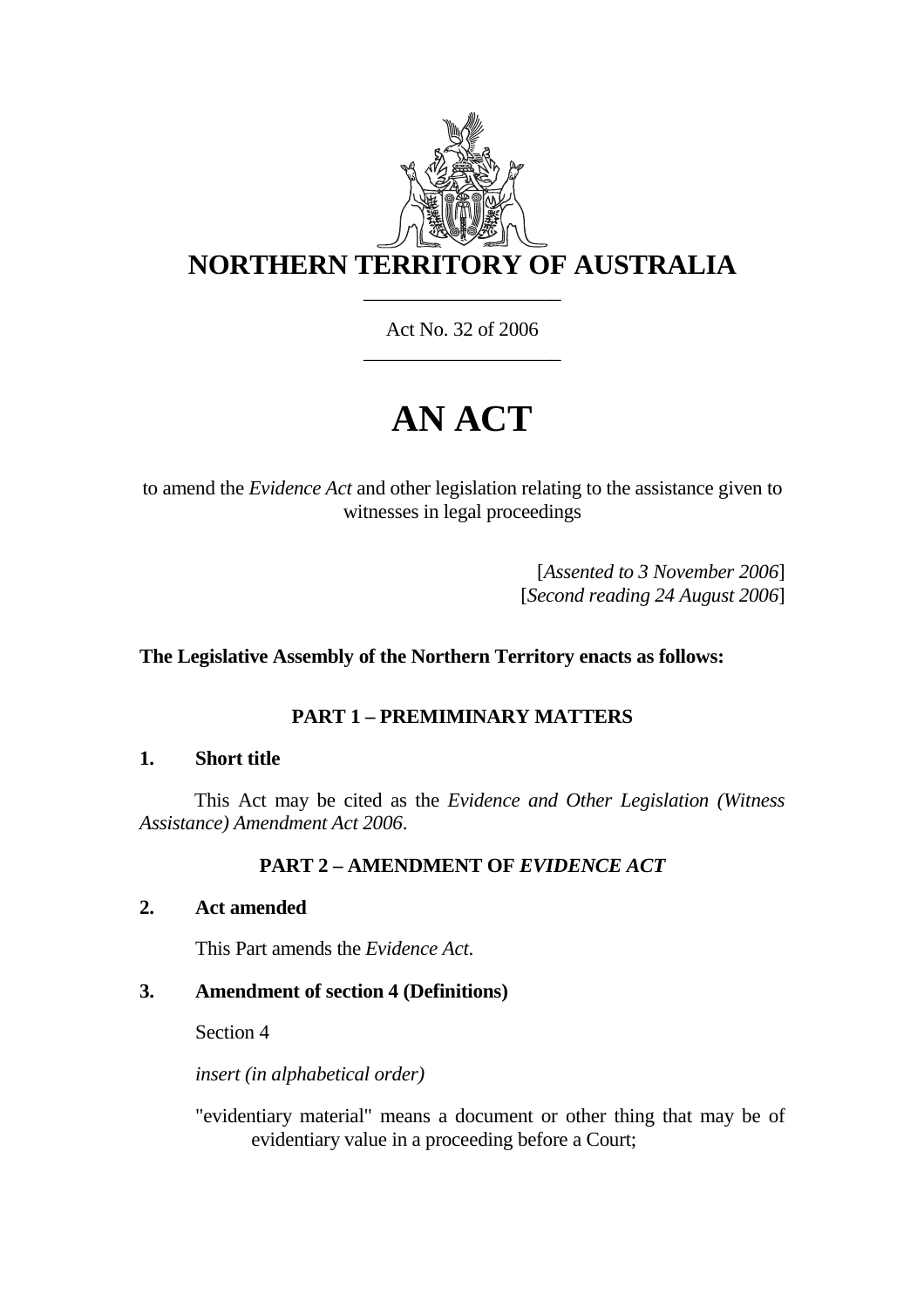"evidentiary summons" means a summons to appear before a Court to give evidence or to produce evidentiary material, and includes a subpoena;

## **4. Repeal and substitution of section 21**

Section 21

 *repeal, substitute* 

## **20A. Power to require a person present at proceeding to give evidence or produce evidentiary material**

 (1) A Court may require a person who is within the precincts of the Court, and who is competent and compellable to give evidence in a proceeding before the Court, to give evidence in the proceeding.

 (2) A Court may require a person who is within the precincts of the Court, and who has evidentiary material in his or her possession or power relevant to a proceeding before the Court, to produce the evidentiary material to the Court or an officer of the Court.

 (3) A person who fails, without reasonable excuse, to comply with a requirement under this section is guilty of a contempt of the Court.

## **21. Failure to comply with evidentiary summons**

 (1) This section applies if a person (the "prospective witness") fails to appear before a Court to give evidence or to produce evidentiary material as required by an evidentiary summons.

 (2) The Court may, if satisfied by oral or affidavit evidence that the evidentiary summons was properly served:

- (a) issue a summons calling on the prospective witness to show cause why the non-compliance with the summons should not be dealt with as a contempt of the Court; or
- (b) issue a warrant to have the prospective witness arrested and brought before the Court.

 (3) However, before the Court issues the warrant, the Court must also be satisfied:

- (a) the prospective witness's non-compliance with the summons is without reasonable excuse; and
- (b) if the evidentiary summons was issued on the application of a party to a proceeding (the "applicant party"):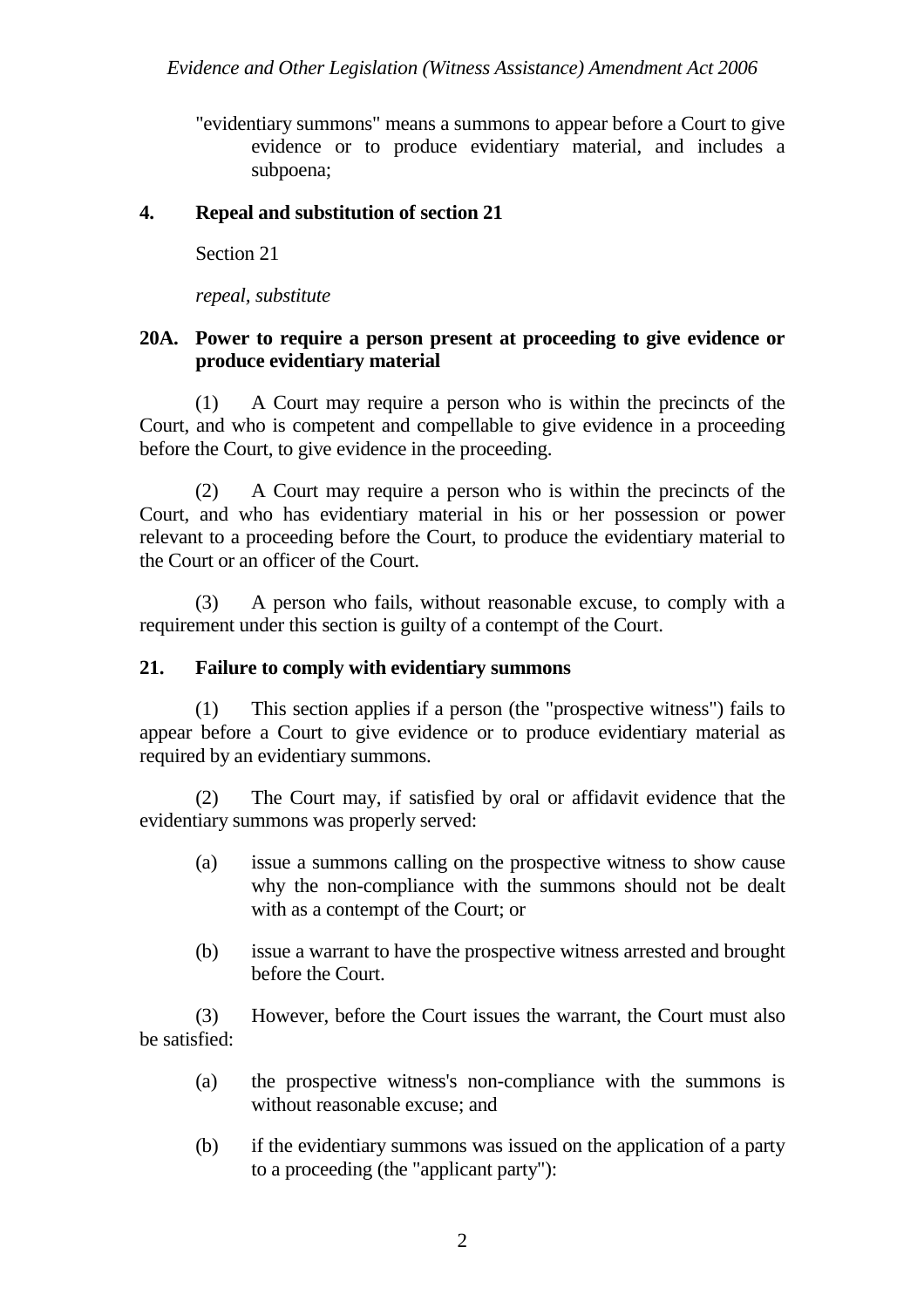- (i) the applicant party made, or attempted to make, appropriate arrangements for the prospective witness's travel and accommodation; and
- (ii) the applicant party did everything necessary to comply with the party's obligations under any arrangements made for the prospective witness's travel and accommodation.

 (4) The applicant party makes, or attempts to make, appropriate arrangements for a prospective witness's travel and accommodation if:

- (a) a reasonable time before the prospective witness is required to comply with the summons the applicant party tenders to the prospective witness an amount sufficient to meet the reasonable expenses of the prospective witness's travel and accommodation; or
- (b) the applicant party makes reasonable arrangements for the prospective witness's travel and accommodation and the prospective witness agrees to those arrangements in writing; or
- (c) the applicant party proposes reasonable arrangements for the prospective witness's travel and accommodation, written notice of the proposal is given to the prospective witness a reasonable time before the prospective witness is required to comply with the summons and either of the following apply:
	- (i) the prospective witness fails to respond to the proposal within the time allowed in the notice:
	- (ii) in negotiation between the applicant party and the prospective witness, the prospective witness fails to agree to reasonable arrangements for the prospective witness's travel and accommodation (either on the terms proposed by the applicant party or on some reasonable modification of those terms); or
- (d) a reasonable time before the prospective witness is required to comply with the summons the applicant party gives the prospective witness written notice inviting the prospective witness to contact the applicant party or a representative of the applicant party at a stated address so that reasonable arrangements may be agreed for the prospective witness's travel and accommodation and either of the following apply:
	- (i) the prospective witness fails to respond to the invitation within the time allowed in the notice: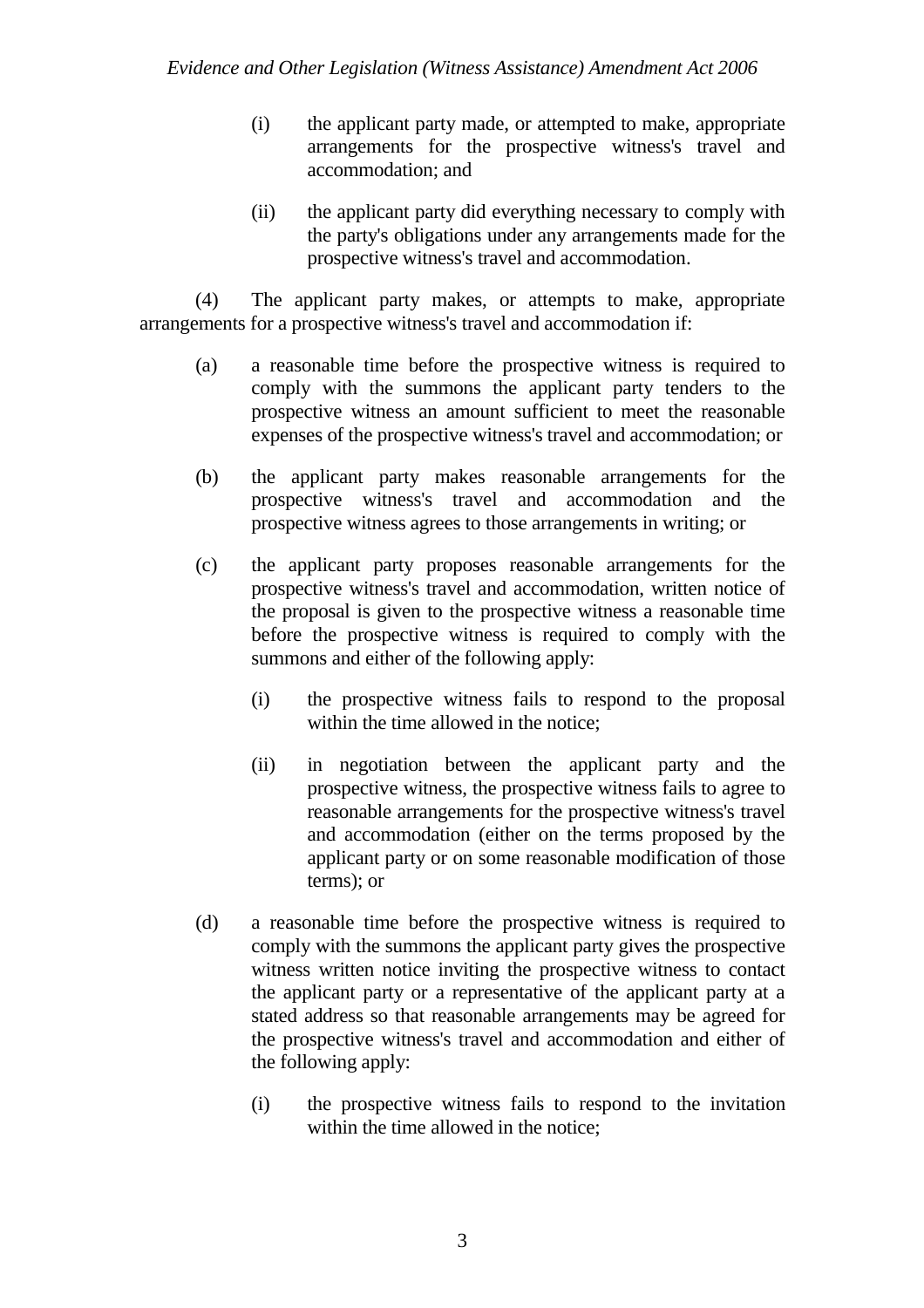(ii) in negotiation between the applicant party and the prospective witness, the applicant party proposes, but the prospective witness fails to agree to, reasonable arrangements for the prospective witness's travel and accommodation.

 (5) The address stated in the notice mentioned in subsection (4)(d) must include a telephone number.

 (6) The Court may, instead of, or as well as, issuing a warrant deal with non-compliance with the summons as a contempt of the Court.

- (7) In this section:
- "arrangements" for travel and accommodation means arrangements under which the applicant party bears the cost of the travel and accommodation;
- "travel and accommodation" means travel and accommodation of a reasonable standard that a prospective witness will reasonably require to comply with an evidentiary summons, and includes the provision of meals.

## **5. Amendment of section 53 (Power of Supreme Court to give effect to application)**

Section 53(7)

 *omit, substitute* 

- (7) If an order under this section requires a person to attend at a place:
- (a) the order has effect as an evidentiary summons for section 21; and
- (b) the person is entitled to payment for other expenses and loss of time on attendance as a witness in a proceeding before the Supreme Court.

## **PART 3 – CONSEQUENTIAL AMENDMENT OF ACTS**

#### *Division 1 – Amendment of Justices Act*

## **6. Act amended**

This Division amends the *Justices Act*.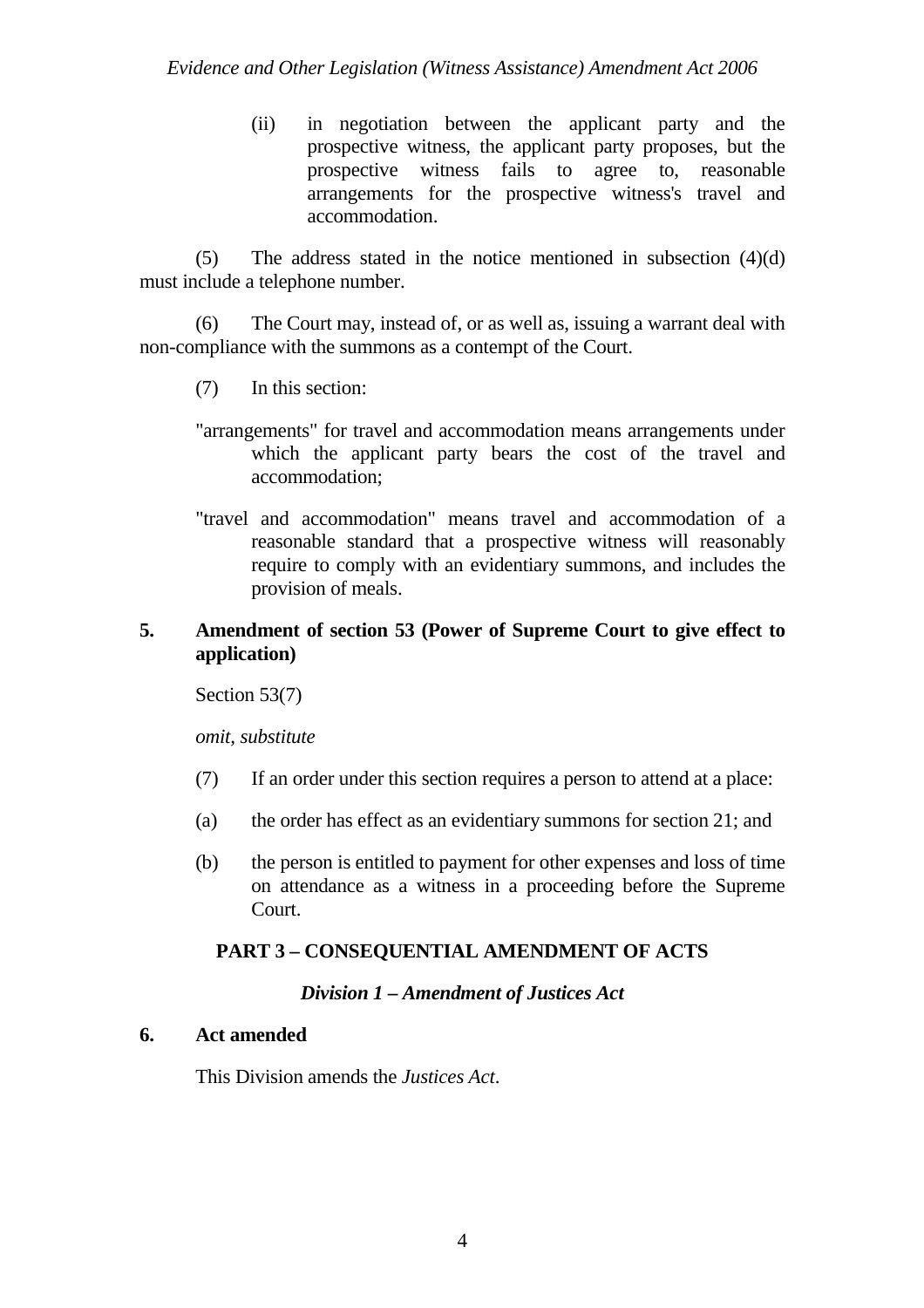## **7. Repeal of section 24**

Section 24

 *repeal* 

## **8. Amendment of section 28 (Proof by affidavit of service of process, handwriting, &c.)**

(1) Section  $28(1)(a)$ , at the end

 *insert* 

or

 $(2)$  Section 28(1)(b)

 *omit*

document; or

*substitute* 

document;

(3) Section  $28(1)(c)$ 

 *omit* 

## *Division 2 – Amendment of Local Court Act*

## **9. Act amended**

This Division amends the *Local Court Act*

## **10. Amendment of section 3 (Definitions)**

Section 3, definition of "conduct money"

 *omit*

## **11. Amendment of section 34 (Contempt)**

(1) Section  $34(1)(a)$ 

 *omit*, *substitute*

(a) having been summoned as a witness, the person fails without lawful excuse to comply with the summons; or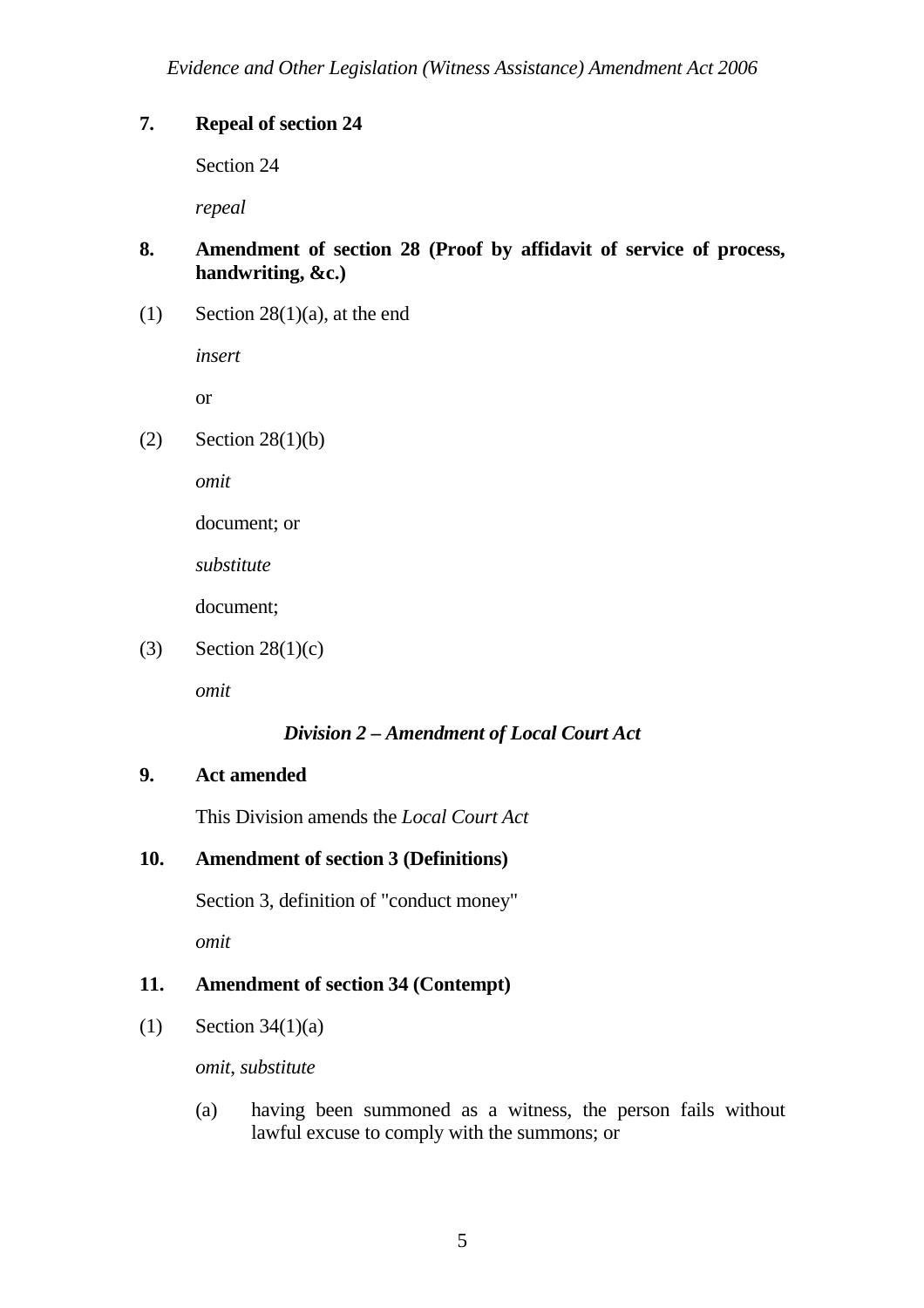(2) Section  $34(1)(b)$  and (c), at the end

*insert* 

or

(3) Section  $34(5)(a)$ 

 *omit* 

all words from "and having"

*substitute* 

, the person fails without lawful excuse to comply with the summons; or

## **PART 3 – CONSEQUENTIAL AMENDMENT OF SUBORDINATE LEGISLATION**

## *Division 1 – Amendment of Justices Regulations*

## **12. Regulations amended**

This Division amends the *Justices Regulations.*

## **13. Amendment of Schedule**

Schedule, Form 3

 *omit* 

 , and that a reasonable sum was paid (tendered) to him/her for the costs and expenses of attendance

## *Division 2 – Amendment of Local Court Rules*

## **14. Rules amended**

This Division amends the *Local Court Rules*

## **15. Amendment of rule 21.06 (Person about to leave Territory)**

Rule 21.06(3)

 *omit, substitute*

 (3) An order under this section has effect as an evidentiary summons for section 21 of the *Evidence Act* and rule 23.08 applies (with the necessary changes) to the order.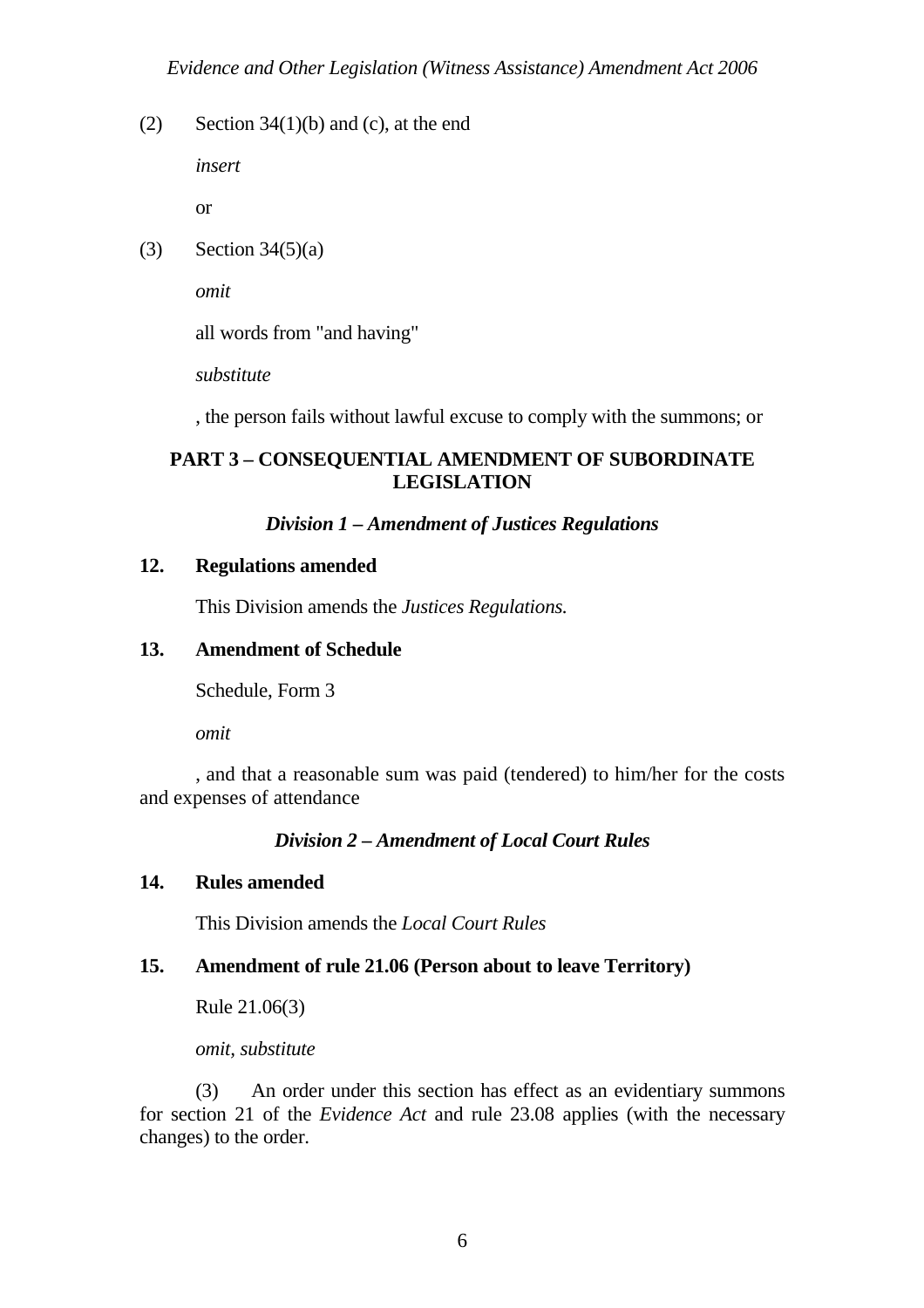## **16. Amendment of rule 23.08 (Conduct money, expense or loss)**

(1) Rule 23.08, heading

 *omit, substitute* 

#### **Expenses and losses incurred complying with summons**

(2) Rule 23.08(1)

 *omit, substitute* 

 (1) A person is not required to comply with a summons for production or a summons to give evidence unless the requirements of section 21 of the *Evidence Act* are complied with in relation to appropriate arrangements to meet the person's reasonable expenses for travel and accommodation for complying with the summons.

(3) Rule 23.08(2)(b)

 *omit* 

conduct money given or offered under subrule (1),

 *substitute* 

 provision made under appropriate arrangements under section 21 of the *Evidence Act* to meet the person's reasonable expenses for travel and accommodation for complying with the summons;

## **17. Amendment of Schedule 1**

(1) Schedule 1, Form 23A, Note 1, at the end

 *insert* 

However, you need not comply with this summons unless the requirements of section 21 of the *Evidence Act* are complied with in relation to appropriate arrangements to meet your reasonable expenses for travel and accommodation for complying with this summons.

(2) Schedule 1, Form 23A, Note 3

 *omit*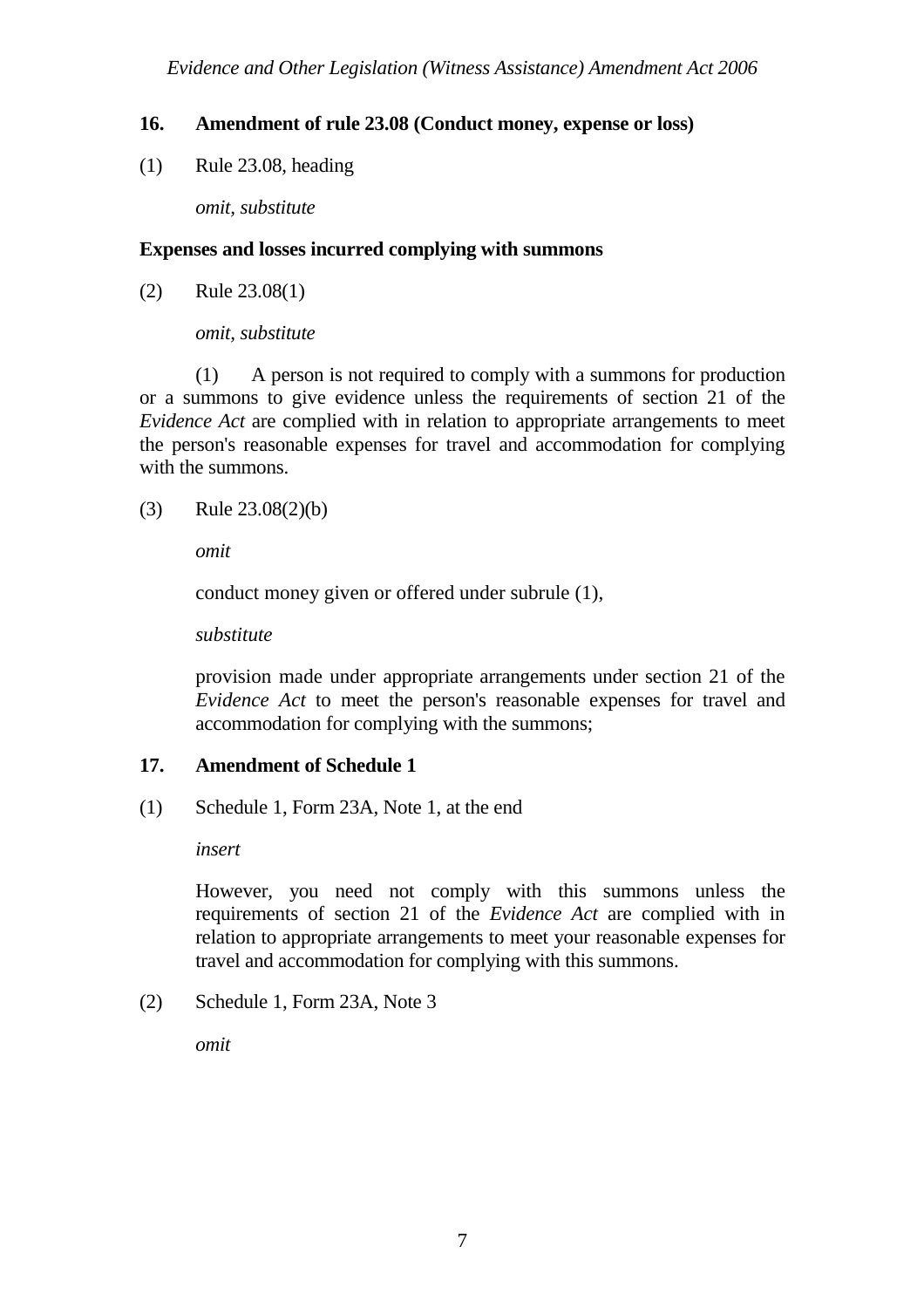(3) Schedule 1, Form 23B, Note 1, at the end

 *insert* 

However, you need not comply with this summons unless the requirements of section 21 of the *Evidence Act* are complied with in relation to appropriate arrangements to meet your reasonable expenses for travel and accommodation for complying with this summons.

(4) Schedule 1, Form 23B, Note 4

 *omit* 

(5) Schedule 1, Form 23C, Note 1, at the end

 *insert* 

However, this summons does not need to be complied with unless the requirements of section 21 of the *Evidence Act* are complied with in relation to appropriate arrangements to meet reasonable expenses for travel and accommodation for complying with this summons.

(6) Schedule 1, Form 23C, Note 4

 *omit* 

## *Division 3 – Amendment of Mining Regulations*

#### **18. Regulations amended**

This Division amends the *Mining Regulations.*

## **19. Amendment of regulation 41 (Attendance of witnesses)**

Regulation 41(2)

 *omit, substitute* 

 (2) A witness subpoenaed to attend a warden's court is entitled to the fees prescribed by the *Supreme Court Rules*.

 (3) A witness is not required to attend on the subpoena unless the requirements of section 21 of the *Evidence Act* are complied with in relation to appropriate arrangements to meet the witness's reasonable expenses for travel and accommodation for complying with the subpoena.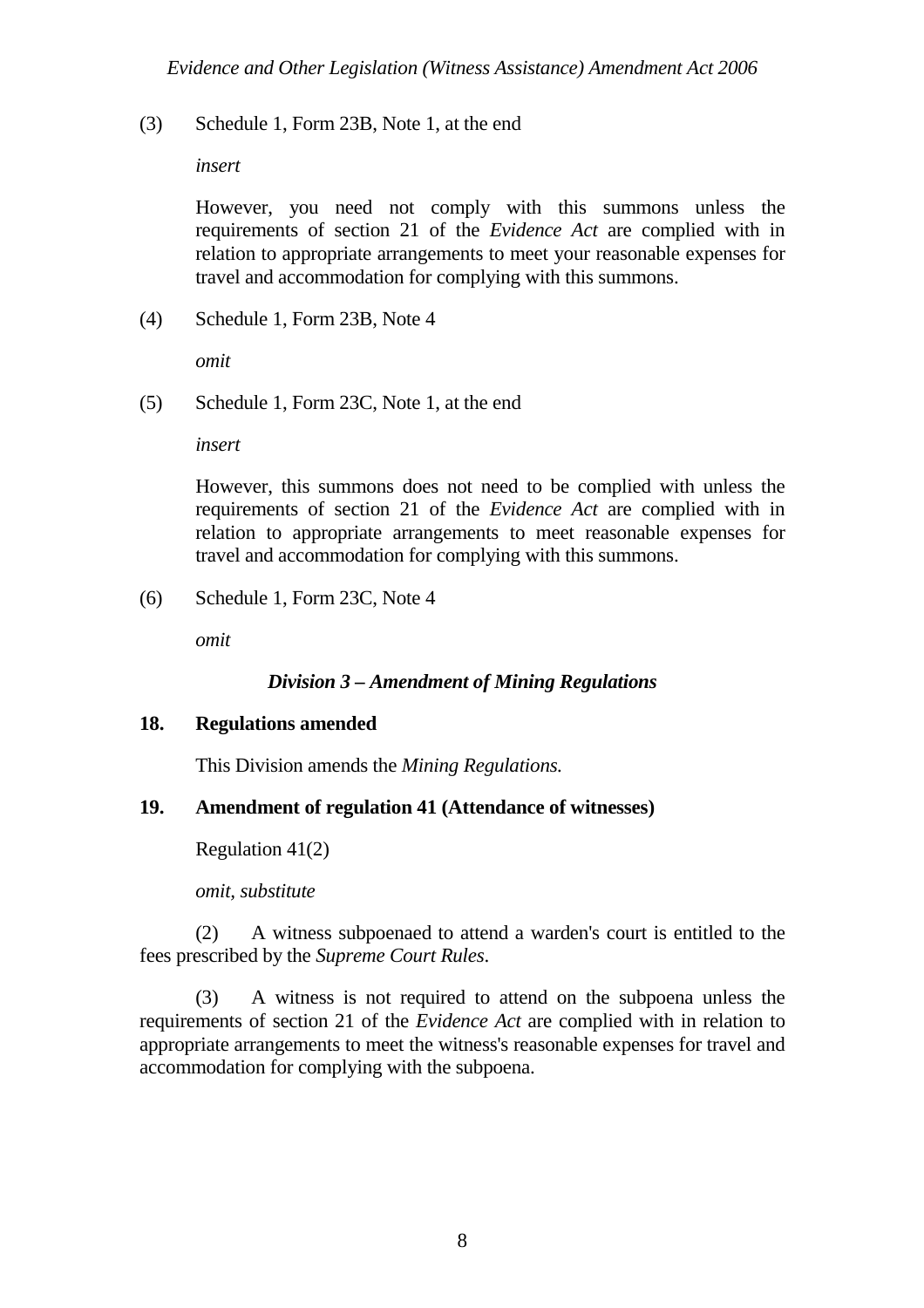## *Division 4 – Amendment of Supreme Court Rules*

## **20. Rules amended**

This Division amends the *Supreme Court Rules*.

## **21. Amendment of rule 42.01 (Definitions)**

Rule 42.01(1), definition of "conduct money"

 *omit* 

## **22. Amendment of rule 42.06 (Compliance with subpoena)**

Rule 42.06(1)

 *omit, substitute* 

 (1) An addressee need not comply with the requirements of a subpoena to attend to give evidence unless the issuing party makes, or attempts to make, appropriate arrangements under section 21 of the *Evidence Act* to meet the addressee's reasonable expenses for travel and accommodation for complying with the subpoena.

## **23. Amendment of rule 42.11 (Costs and expenses of compliance)**

Rule 42.11(3)

 *omit, substitute* 

- (3) An amount fixed under this rule is in addition to:
- (a) an amount payable to the addressee under appropriate arrangements under section 21 of the *Evidence Act* to meet the addressee's reasonable expenses for travel and accommodation for complying with the subpoena; and
- (b) any witness expenses payable to the addressee.

## **24. Amendment of Schedule 1**

(1) Schedule 1, Form 42A, note 4

 *omit, substitute* 

#### **Witness assistance**

4. You need not comply with this subpoena to the extent it requires you to attend to give evidence unless the issuing party makes, or attempts to make, appropriate arrangements under section 21 of the *Evidence Act* to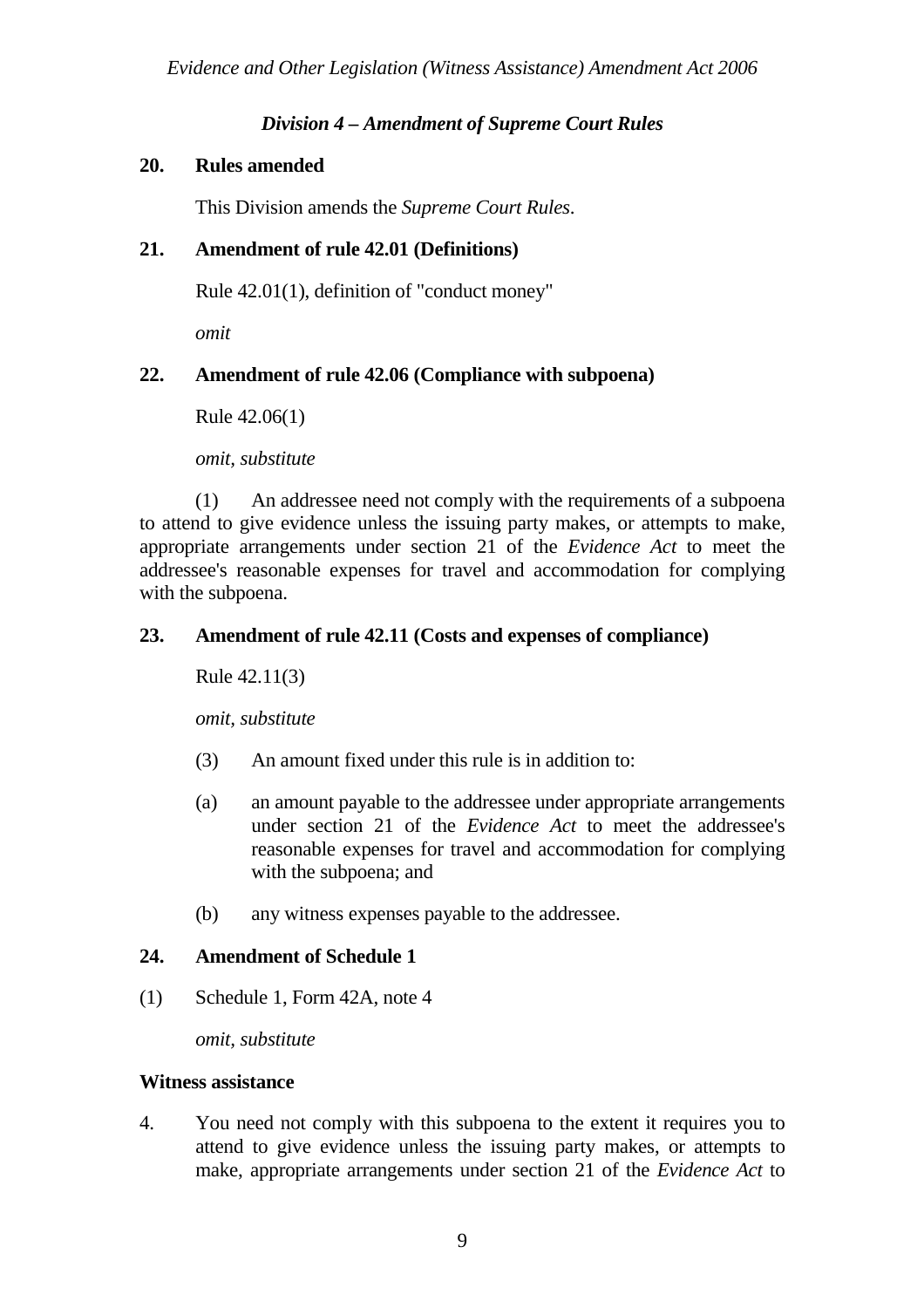meet your reasonable expenses for travel and accommodation for complying with the subpoena.

(2) Schedule 1, Form 42A, note 13

 *omit* 

conduct money

 *substitute* 

witness assistance mentioned in note 4

## *Division 5 – Amendment of Work Health Court Rules*

## **25. Rules amended**

This Division amends the *Work Health Court Rules*.

## **26. Amendment of rule 19.01 (Definitions)**

Rule 19.01, definition of "conduct money"

 *omit* 

## **27. Amendment of rule 19.08 (Conduct money, expense or loss)**

(1) Rule 19.08, heading

 *omit, substitute* 

## **Expenses and losses incurred complying with summons**

(2) Rule 19.08(1)

#### *omit, substitute*

 (1) A person is not required to comply with a summons for production or a summons to give evidence unless the requirements of section 21 of the *Evidence Act* are complied with in relation to appropriate arrangements to meet the person's reasonable expenses for travel and accommodation for complying with the summons.

(3) Rule 19.08(2)(b)

 *omit* 

conduct money given or offered under subrule (1),